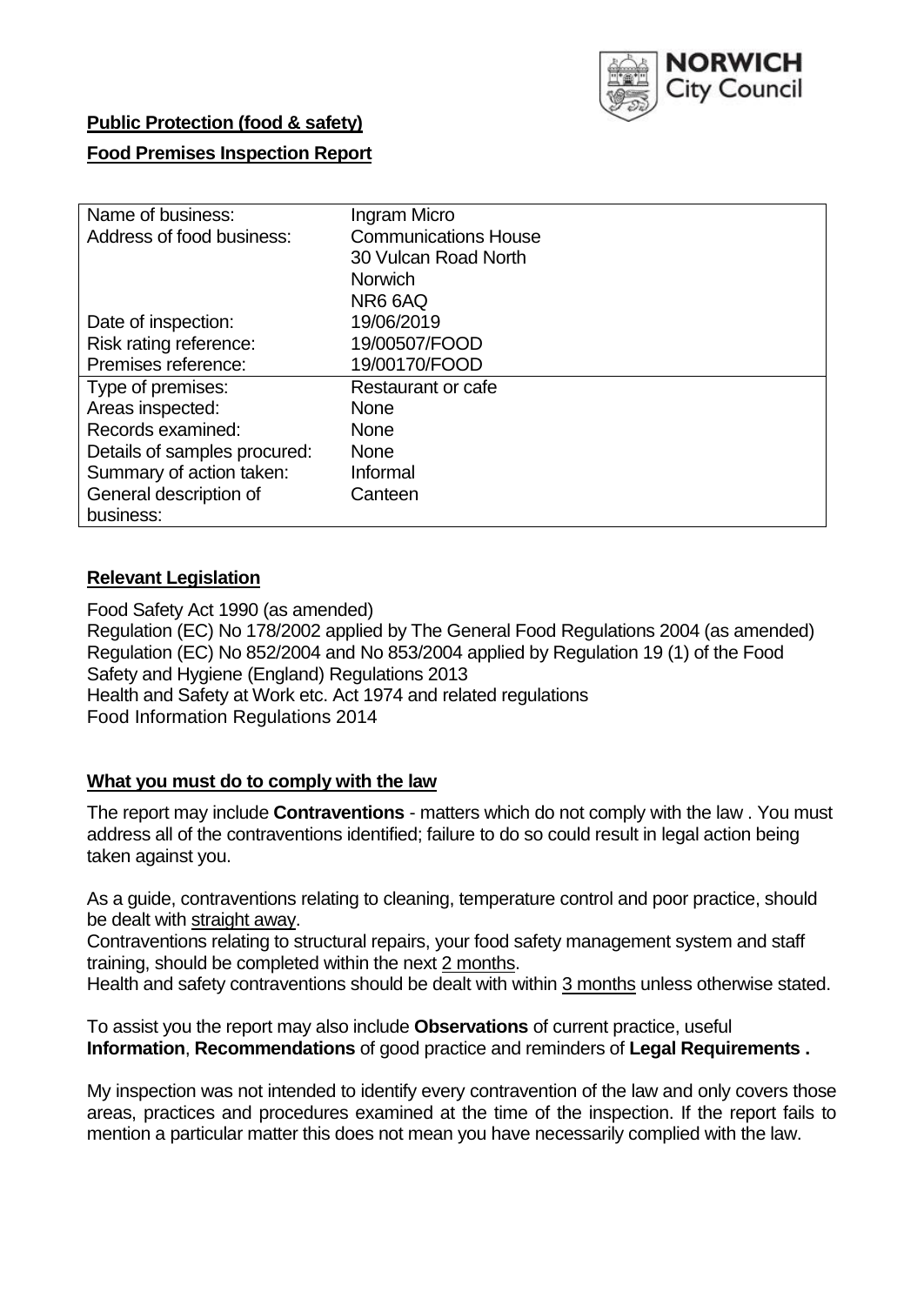# **FOOD SAFETY**

#### **How we calculate your Food Hygiene Rating:**

The food safety section has been divided into the three areas which you are scored against for the hygiene rating: 1. food hygiene and safety procedures, 2. structural requirements and 3. confidence in management/control procedures. Each section begins with a summary of what was observed and the score you have been given. Details of how these scores combine to produce your overall food hygiene rating are shown in the table.

| <b>Compliance Area</b>                     |                         |                  |           | <b>You Score</b> |                |    |           |    |                |  |  |
|--------------------------------------------|-------------------------|------------------|-----------|------------------|----------------|----|-----------|----|----------------|--|--|
| Food Hygiene and Safety                    |                         |                  |           | 0                | 5              | 10 | 15        | 20 | 25             |  |  |
| <b>Structure and Cleaning</b>              |                         |                  | $\bf{0}$  | 5                | 10             | 15 | 20        | 25 |                |  |  |
| Confidence in management & control systems |                         |                  | 0         | 5                | 10             | 15 | 20        | 30 |                |  |  |
|                                            |                         |                  |           |                  |                |    |           |    |                |  |  |
| <b>Your Total score</b>                    | $0 - 15$                | 20               | $25 - 30$ |                  | $35 - 40$      |    | $45 - 50$ |    | > 50           |  |  |
| Your Worst score                           | $\overline{\mathbf{5}}$ | 10 <sup>10</sup> | 10        |                  | 15             |    | 20        |    | $\blacksquare$ |  |  |
|                                            |                         |                  |           |                  |                |    |           |    |                |  |  |
| <b>Your Rating is</b>                      | 5                       | $\overline{4}$   | 3         |                  | $\overline{2}$ |    |           |    | $\overline{0}$ |  |  |

Your Food Hygiene Rating is 5 - a very good standard



# **1. Food Hygiene and Safety**

Food hygiene standards are high. You demonstrated a very good standard of compliance with legal requirements. You have safe food handling practices and procedures and all the necessary control measures to prevent cross-contamination are in place. Some minor contraventions require your attention. **(Score 5)**

## Contamination risks

**Contravention** The following exposed ready-to-eat food and or its packaging to the risk of cross-contamination with food-borne bacteria from raw meat or unwashed fruits and vegetables:

mushrooms were stored above salad items

**Guidance** The FSA (visit www.food.gov.uk for more information) has issued guidance on controlling E.coli 0157 through:

- \* the complete separation of raw and ready-to-eat food
- \* the correct use of wash-hand basins and thorough hand-washing
- \* having dedicated equipment (including complex equipment) for raw and ready-to-eat foods
- \* through 2-stage cleaning and the correct use of sanitiser
- \* and by controlling the risks posed by soily vegetables.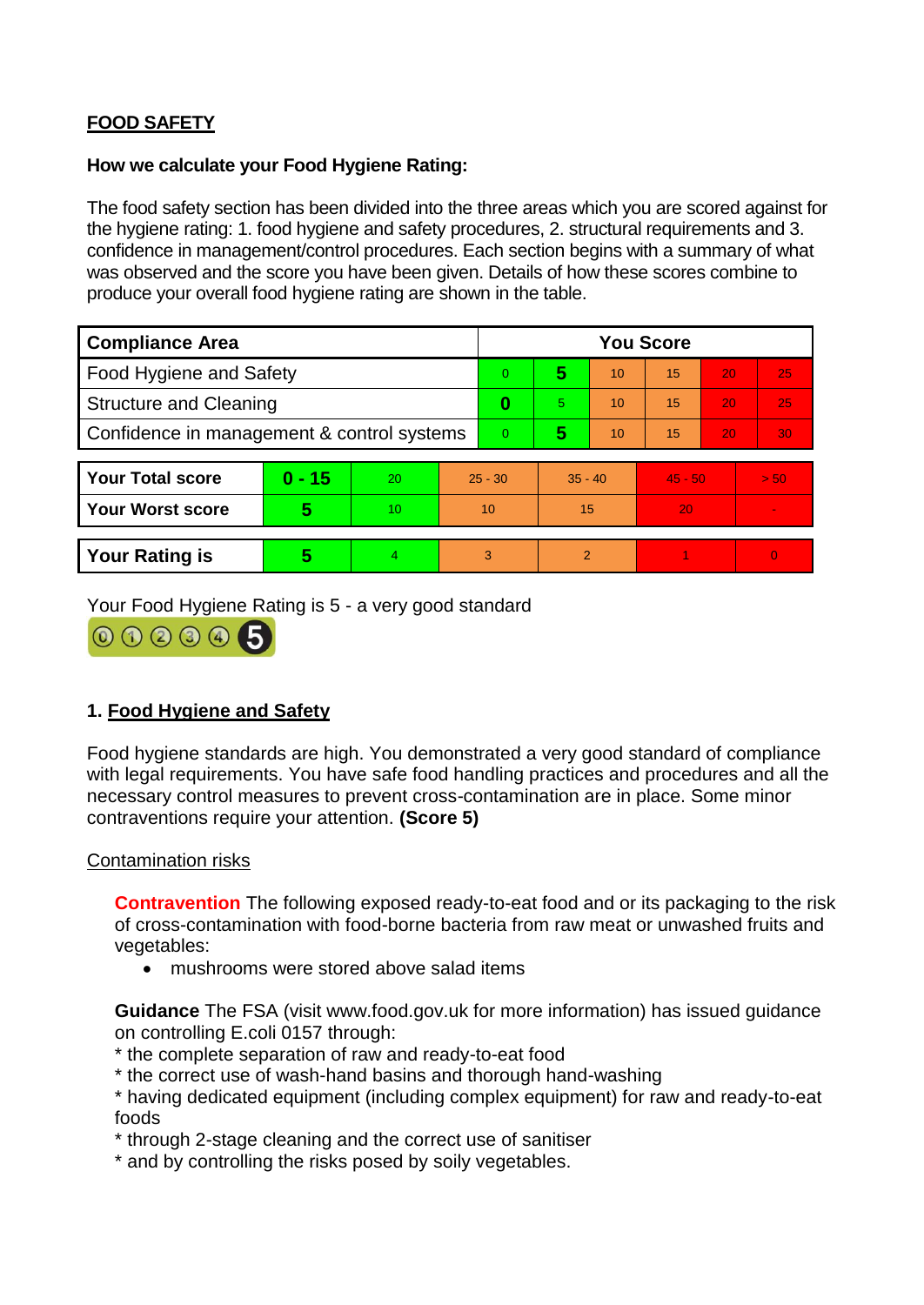**Recommendation** Provide separate equipment and utensils designated for use with either raw or ready-to-eat foods, which can be easily identified (e.g. colour coded) and stored and washed separately.

#### Hand-washing

**Observation** At the time of inspection it was noted that the food handlers were using gloves.

**Recommendation** Hands should always be washed thoroughly before putting gloves on and after taking them off. Gloves should be disposable and should be changed before handling ready to eat food if they have become contaminated.

## **2. Structure and Cleaning**

The structure facilities and standard of cleaning and maintenance are all excellent and you demonstrated full compliance with the law. There is evidence of effective pest control and procedures are in place to rectify any problems as they arise. There is good provision for waste disposal. **(Score 0)**

#### Cleaning of Structure

**Observation** The kitchen had been well maintained and the standard of cleaning was good.

## Cleaning Chemicals / Materials / Equipment and Methods

**Observation** I was pleased to see that the premises were kept clean and that your cleaning materials, methods and equipment were able to minimise the spread of harmful bacteria between surfaces.

#### **Maintenance**

**Observation** You are maintaining the premises in good condition.

## **3. Confidence in Management**

A food safety management system is in place and you demonstrate a very good standard of compliance with the law. Food hazards are understood properly controlled managed and reviewed. Your records are appropriate and generally maintained. Your staff are suitably supervised and trained. You have a good track record. There are some minor contraventions which require your attention. **(Score 5)**

#### Type of Food Safety Management System Required

**Contravention** The food safety management system you have in place is not suitable given the food risks associated with your business. Implement Safer Food Better Business or an equivalent food safety management system.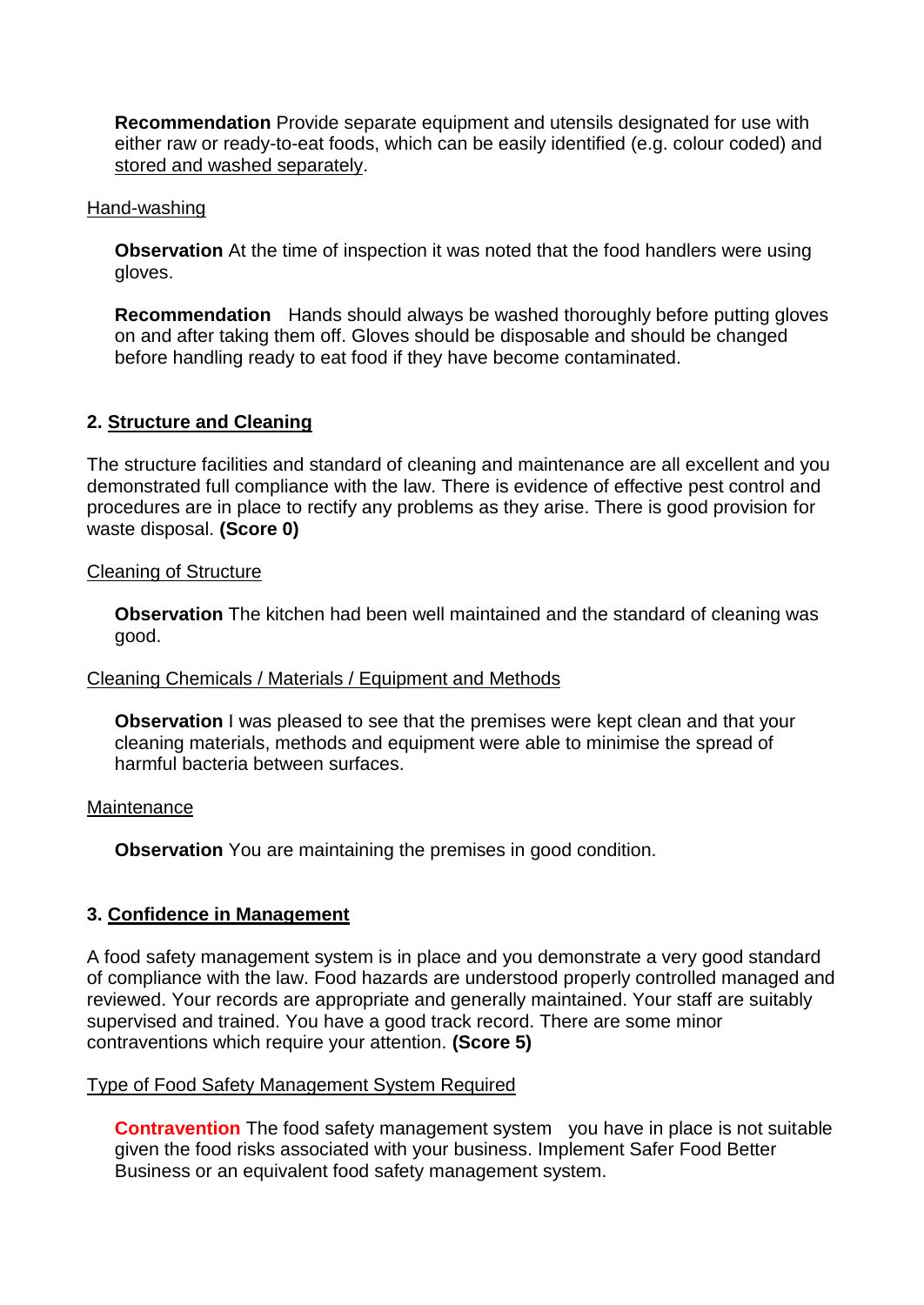**Legal Requirement** Food business operators must put in place, implement and maintain a permanent procedure or procedures based on HACCP principles:

- Identify hazards to food.
- Identify the critical limits (what is acceptable and unacceptable).
- Monitor critical control points to ensure critical limits are met.
- Keep appropriate records to demonstrate control measures are effective.

**Recommendation** Choose Safer Food Better Business as your food safety management system. It is simple to implement and requires a minimum amount of record keeping.

**Information** You can download a Safer Food Better Business pack and refill diary pages from the FSA website: www.food.gov.uk/business-industry/caterers/sfbb

**Recommendation** You can buy a printed copy of Safer Food Better Business or a diary refill pack via our website www.norwich.gov.uk/sfbb

#### Infection Control/Sickness/Exclusion Policy

**Legal Requirement** Every employee must inform the proprietor of the food business if they know or suspect that they have any disease likely to be transmitted through food or any infected wound, skin infection, sores, diarrhoea or any similar condition. Every food business operator must ensure that no person suffering from such a condition is permitted to handle food or enter any food handling area. Your HACCP procedures should include details of how you intend to implement this requirement.

## Allergens

**Legal Requirement** Caterers must provide allergy information on all unpackaged food they sell. Catering businesses include restaurants, takeaways, deli counters, bakeries and sandwich bars etc. The potential for cross-contamination by allergens must also be made known to consumers. In addition food manufacturers must now label allergy causing ingredients on their pre-packed foods. You can obtain more information from the Trading Standards website www.norfolk.gov.uk/abc

**Information** The 14 allergens are:

- cereals containing gluten
- crustaceans, for example prawns, crabs, lobster and crayfish
- eggs
- $\bullet$  fish
- peanuts
- soybeans
- milk
- nuts, such as almonds, hazelnuts, walnuts, pecan nuts, Brazil nuts, pistachio,